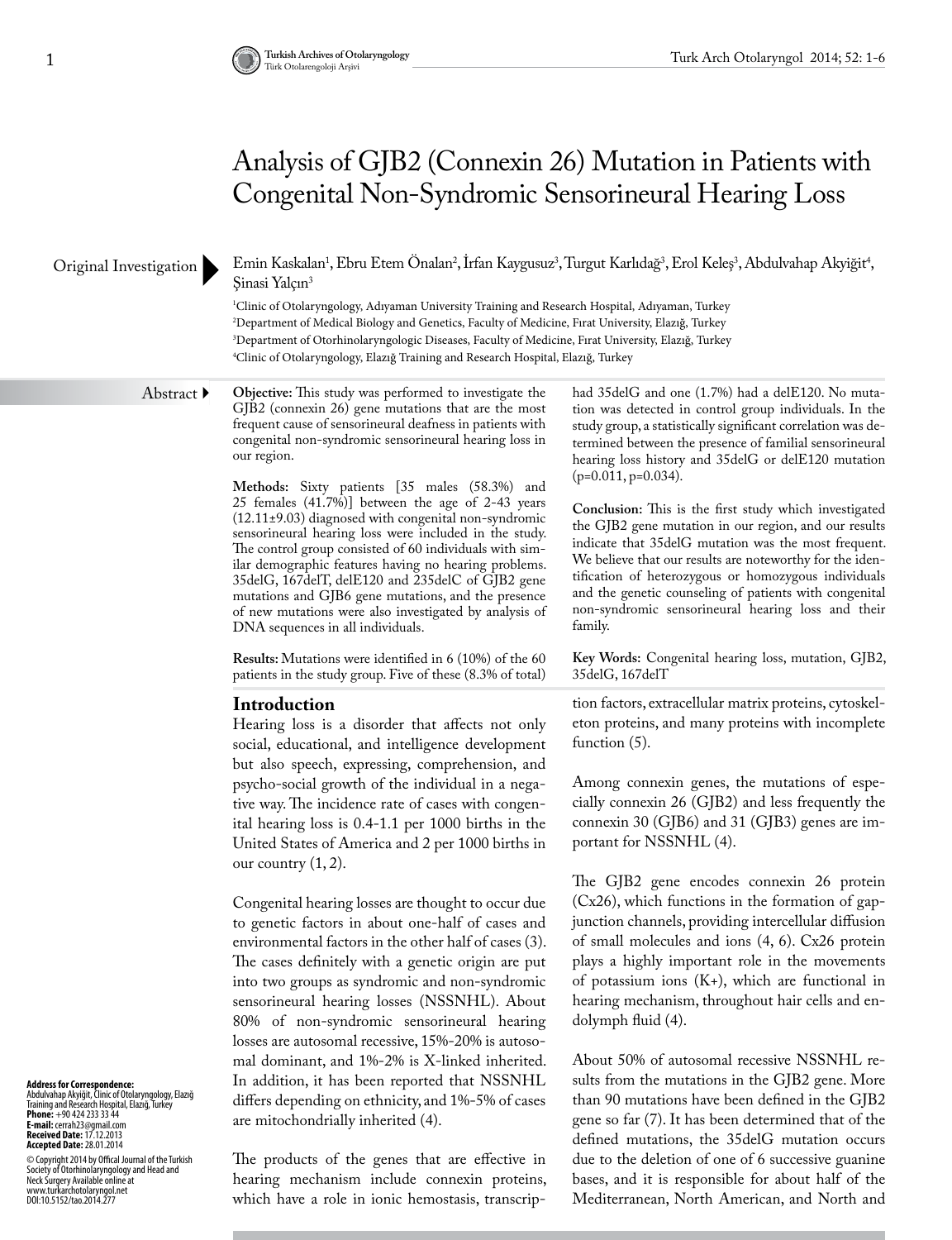South European cases with autosomal recessive inherited hearing loss (4,8). The frequent incidence of the 35delG mutation requires analyzing both affected individuals and parents (in terms of being carriers) for genetic counseling.

The aim of this study was to determine the frequency of GJB2 gene mutations in patients with congenital NSSNHL and to investigate new mutations of the GJB2 gene in our region.

# **Methods**

# **Study and Control Groups**

After receiving approval from the Clinical Investigation Ethics Committee, the study was conducted with 60 patients admitted to our clinic and diagnosed with congenital and bilateral sensorineural hearing loss (SNHL) and also 60 cases admitted to our outpatient clinic with another disorder other than ear diseases and found to have normal hearing in the audiological examination between the dates of December 2009 and December 2010.

All patients who participated in the study were given information about the study verbally, and their written informed consents were obtained. For patients younger than 18 years, written informed consents were obtained from their parents.

Medical histories of all patients involved in the study were provided in detail, and they underwent a physical examination. Pediatric patients were referred to the pediatrics clinic for being evaluated in terms of syndromic diseases, and additional tests (ophthalmologic examination, thyroid function tests, renal ultrasonography, and electrocardiography) were performed when necessary. Patients with syndromic hearing impairment, with suspicion or evidence of environmental factor-induced hearing impairment, chronic otitis, or similar disease-induced hearing loss were excluded from the study. Also, patients identified to be in this or similar conditions were excluded.

#### **Evaluation of Hearing**

Hearing levels of the patients who participated in the study were determined using one or more of the tests, including pure tone audiogram, otoacoustic emission, and brainstem auditory-evoked response (BAER) tests. Patients with moderate and severe bilateral SNHL were involved in the study according to Goodman's classification (8).

# **Identification of GJB2 and GJB6 Mutations**

Peripheral venous blood (3 mL) was taken from each patient in the study and control groups. Blood samples were stored at +4°C until DNA isolation was performed. Then, the samples were exposed to gene mutation analysis in the Department of Medical Biology and Genetics.

DNA isolation was performed by using the Wizard Genomic DNA Isolation Kit (Promega Corp, Madison, USA) on the pechain reaction (ASO-PCR) method was used to determine GJB6 mutations. The products obtained after polymerase chain reaction (PCR) were kept in a water bath with mutation-specific restriction enzymes for 16 hours. PCR products generated after the cutoff were conducted in a 3.5% gel. Mutations were detected according to the sizes of the bands after being examined under ultraviolet light using a gel imaging system (9-13).

GJB2 sequence analysis was performed using an ABI 310 DNA sequencer (Refgen, Ankara, Turkey). The results were compared to the Fasta genome database, and then, mutations were detected.

## **Statistical Analysis**

The data obtained were analyzed using Statistical Package for Social Sciences (SPSS) for Windows (version 15.0) (SPSS Inc. Chicago IL, USA). Pearson's correlation analysis was used to find correlations between the parameters. Genotype and allele frequency distributions of the cases were determined via chisquare analysis. Mann-Whitney U-test was used to assess the differences between the groups. The value of p<0.05 was considered statistically significant during evaluation.

# **Results**

A total of 60 patients [35 males (58.3%) and 25 females (41.7%)] who were in the age range of 2 to 43 years (12.11±9.03) and diagnosed with congenital non-syndromic sensorineural hearing loss were involved in the study. The control group included 60 patients [35 males (58.3%) and 25 females (41.7%)] who were in the age range of 8 to 50 years (20.38±9.64) and had normal hearing level (Table 1). It was revealed that hearing loss level was moderate to severe in 3.3%, severe in 40%, and too severe in 56.7% of the patients in the study group, while hearing levels were found to be normal for all patients in the control group (Table 1). A statistically significant difference was found between the study and control groups in terms of hearing loss (p=0**.**001).

The parents of 11 patients (18.3%) in the study group had a history of SNHL, but none of the parents did in the control group. The difference between the two groups was statistically significant (p=0**.**001).

Gene mutation was detected in six of the patients (10%) in the study group. Five of them had 35delG (8.3%) and one (1.7%) had delE120 gene mutations. In the control group, no gene mutation was observed in any patient (Table 1). Although five patients in the study group had the 35delG gene mutation, compared to the control group, no statistically significant difference was found between these groups regarding this point (p=0.057). An agarose gel electrophoresis image of PCR products for 35delG mutations is demonstrated in Figure 1.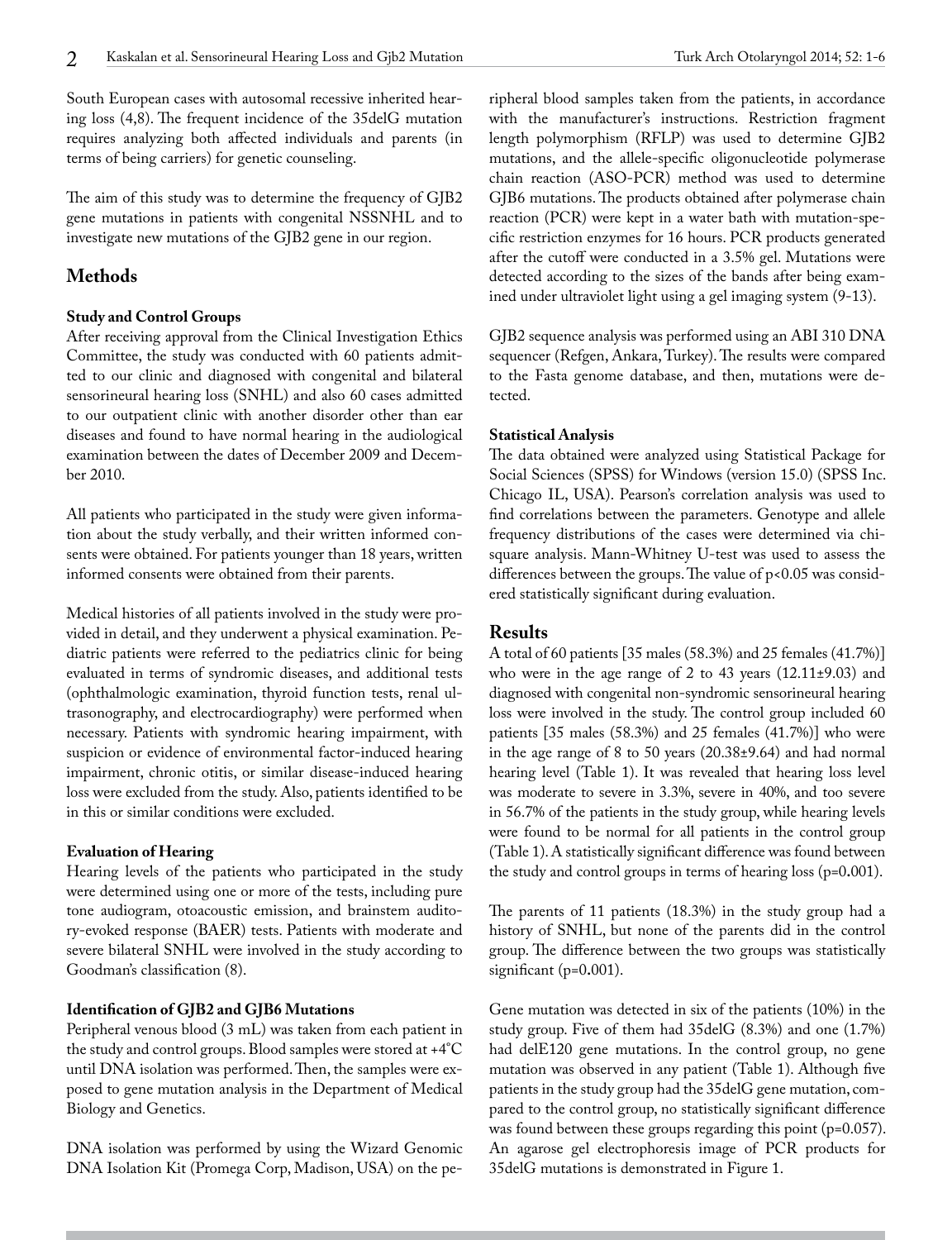The DelE120 mutation (homozygote) was detected in one of the patients (1.7%) in the study group, but it was not found in any of the patients in the control group. In terms of delE120 mutation frequency, there was no statistically significant difference between the groups (p=1**.**000). An agarose gel electrophoresis image of PCR products for the delE120 mutation of the GJB2 gene is shown in Figure 2. The DNA sequence of a patient for whom no mutation was observed in the DNA sequence for the delE120 mutation of GJB2 is demonstrated in Figure 3. Moreover, the DNA sequence of a patient with a delE120 homozygote mutation and the location of the mutation are shown in Figure 4. All patients in both the study and control groups were evaluated for 235delC, 167delT, and GJB6 mutations, but these mutations were not seen in any case.

In the study group, the relationship between the familial history of SNHL and 35delG mutation was evaluated, and it was found that the 35delG mutation was detected in 27.3% of patients with a familial history of SNHL, while this rate was 4.1% for patients without a familial history of SNHL. When the relationship between the familial history of SNHL and delE120 mutation was examined in the study group, it was seen that 9.1% of the patients with a familial history of SNHL had the delE120 mutation.

There was no statistically significant relationship between the presence of the 35delG and delE120 mutations and hearing findings and genders for patients in the study group (p>0**.**05). In the parents of patients in the study group, a weak positive relationship was found between the presence of SNHL familial history and the presence of the 35delG mutation (r=0**.**325;

| Table 1. Demographic features of the patients and results |  |  |
|-----------------------------------------------------------|--|--|
|-----------------------------------------------------------|--|--|

| Features                                | Study group          | Control group           |
|-----------------------------------------|----------------------|-------------------------|
| Number of patients (n)                  | 60                   | 60                      |
| Gender                                  |                      |                         |
| Female                                  | 25 (41.7%)           | 25 (41.7%)              |
| Male                                    | 35 (58.3%)           | 35 (58.3%)              |
| The Mean Age<br>(Year±SD. age interval) | $12.11\pm9.03(2-43)$ | $20.38 \pm 9.64$ (8-50) |
| Level of hearing loss                   |                      |                         |
| Normal hearing (0-25 dB)                |                      | 60 (100%)               |
| Moderate to severe (56-70 dB)           | $2(3.3\%)$           |                         |
| Severe (71-90 dB)                       | 24 (40.0%)           |                         |
| Too severe $(291 \text{ dB})$           | 34 (56.7%)           |                         |
| GJB2 mutations                          | $6(10.0\%)$          |                         |
| 35delG                                  | 5(8.3%)              |                         |
| $de$ IE120                              | 1(1.7%)              |                         |
| $235$ del $C$                           |                      |                         |
| $167$ del $T$                           |                      |                         |
| GJB6                                    |                      |                         |

p=0**.**011). Similarly, there was a weak positive relationship between the presence of SNHL history in the family and the presence of the delE120 mutation (r=0**.**275; p=0**.**034).

## **Discussion**

Of the genetic factors-induced hearing losses, 70% are nonsyndromic and 30% are syndromic hearing losses (14). The clinical course of autosomal recessive NSSNHL is usually with prelingual onset, non-progressive, and severe hearing losses. Autosomal dominant NSSNHL is usually seen with post-lingual onset, progressive, and moderate-to-severe hearing losses (4). Nearly 50% of nonsyndromic sensorineural hearing losses comprise



Figure 1. Agarose gel electrophoresis image of PCR products for 35delG mutation (DNA size marker of 100 bc in column 1, wildtype allele in column 2 (234 bc), heterozygote mutation (234 bc+211 bc+23 bc) in column 3, and homozygote mutation (211bc+23bc) in column 8 are seen)

PCR: polymerase chain reaction



Figure 2. Agarose gel electrophoresis image of PCR products for delE120 mutation (DNA size marker of 100 bc in column 1, 120delE homozygote mutation (243 bc) in column 2, and wild-type allele (127 bc+116 bc) in other columns (3-6) are seen.)

PCR: polymerase chain reaction



type sample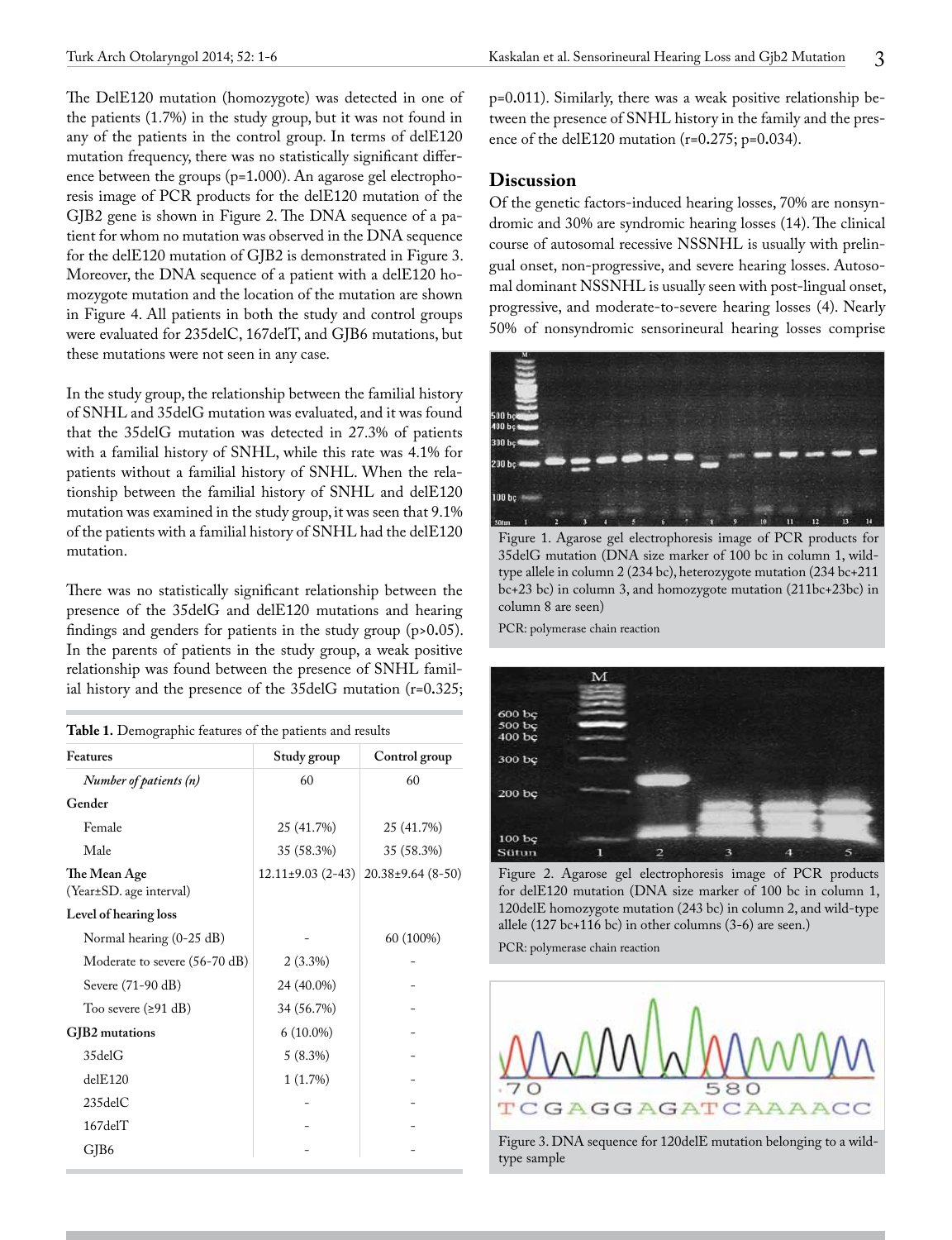



mutation occurred with deletion of GAG nucleotides in the  $6<sup>th</sup>$ ,  $7<sup>th</sup>$ , and 8<sup>th</sup> positions from normal sequence. The normal sequence of GAGGAGATC was changed to GAG↓ATC by a GAG deletion)

GJB2 mutations. It was reported that mutations in the GJB2 gene encoding the expression of connexin 26 protein disrupted the recycling of K+ ions back to the endolymph and led to permanent damage in the organ of Corti (15).

GJB2 mutations vary, apparently depending on the ethnicity of the community. 35delG is the most common mutation of this gene. Nearly 70% of the pathological GJB2 mutations seen in Europe, North America, and Mediterranean societies comprise 35delG (16). It has been reported that the incidence frequency of the 35delG mutant allele is in the range of 5% to 53% in different cities of our country (17, 18). In studies conducted, GJB2 mutations, other than 35delG, were found at high frequency for different ethnic groups. For example, the 167delT mutation in Ashkenazi Jews, 235delC mutation in Far East populations, especially in Japanese society, and the R143W mutation in African populations are some of them (19-21). In our study, we investigated the 35delG, 167delT, delE120, and 235delC mutations of the GJB2 gene and also the mutations of the GJB6 gene.

In various studies performed in different countries around the world, the rates of 35delG homozygous mutation differ. Even big differences may be seen in studies conducted with different populations living in the same country. In a multicenter study performed by Minrik et al. (22), the rate of homozygous 35delG mutation was found to be 1.9% in the Romani population of Eastern Slovakia and 40% in Slovakia. On the other hand, some studies reported no homozygous 35delG mutation (4, 23). Tekin et al. (18) evaluated patients with prelingual-onset NSSNHL, who were educated in schools for hearing-impaired students in Ankara, Afyon, Amasya, and Denizli, and they revealed that 15% of them had a homozygous 35delG mutation and 7.81% had a heterozygous 35delG mutation. Kalay et al. (24) reported 21.5% homozygous and 4.3% heterozygous 35delG mutations in their study. In our study, the rate of 35delG mutation was 8.3%. Of these patients with a 35delG mutation, 3 (4.98%) had a homozygous mutation and 2 (3.32%) had a heterozygous mutation. Compared to other studies in our country, the mutation rates of 35delG were found to be lower. As in the literature, the frequency of 35delG mutation may differ depending on the region and society. When the 35delG mutation of the GJB2 gene is mutant in both alleles, it causes SNHL. In NSSNHL patients with familial autosomal recessive inheritance, the rate of 35delG homozygosity was reported as 17.5%-21.7%, and the rate of heterozygous mutation was reported as 1.9%-4.3% (18, 25, 26). Regarding the familial history of patients in the study group of our study, congenital NSSNHL was determined at least in one person in the families of 18.3% of patients. In terms of the relationship between the familial history of SNHL and 35delG mutation, the 35delG mutation was detected in 27.3% of patients with a familial history of SNHL (18.1% homozygote, 9.2% heterozygote), while this rate was 4.1% for patients without a familial history of SNHL. This difference was found to be statistically significant. The rate of 35delG homozygous mutation was 18.1% for patients with familial autosomal recessive NSSNHL, which was a higher value than the general mutation rate (8.3%) of the study group. This suggests that familial medical history is important for patients with NSSNHL, which is consistent with the literature. The carrier frequency of 35delG mutation was identified to be between 0% and 4% in different regions of the world (7). In our country, this rate was reported to be in the range of 0.8% to 2.7% by various studies (7, 25, 26). The mutant allele was not observed in any of the 60 patients who participated in our study. This might have resulted from the differences among the regions or the low number of patients evaluated in the control group.

The carrier frequency of the 167delT mutation, which is the most common mutation in Ashkenazi Jews (84%) and considered to have generated from only one origin, was reported as 4.03% (19, 27). In a study performed in our country, it was notified that the 167delT mutation was seen in only one allele (0.3%) (17). This mutation, which is seen rarely except in Ashkenazi Jews, was not found in our study, too. The delE120 mutation, which results from the deletion of a glutamine amino acid at the 120th position of the connexin 26 gene, is another mutation investigated in our study. The frequency rate of this mutation was reported to be in the range of 1.07% to 1.66% in our country (18, 24, 25). In our study, one patient in the study group (1.66%) had a homozygous delE120 mutation, but none of the patients in the control group had this mutation. Our findings are also consistent with the literature. For the patient with the delE120 mutation in the study group, the familial history was also found to be positive. When the relationship between the familial history of SNHL and delE120 mutation was examined in the study group, it was seen that 1 of 11 patients (9.1%) with a familial history of SNHL had the delE120 mutation, while the delE120 mutation was not detected in patients without a familial history of SNHL (p=0**.**034).

In Japan, a high rate of 235delC mutation was observed in patients with congenital NSSNHL (44.8%). 235delC is formed as a frame-shift mutation due to the deletion of a cytosine amino acid at the 235th position (20). As in our study, the 235delC mutation was not seen in other studies conducted in or country (24-26). In these studies, del (GJB6-D13S1830) mutations were not been reported for patients with congenital NSSNHL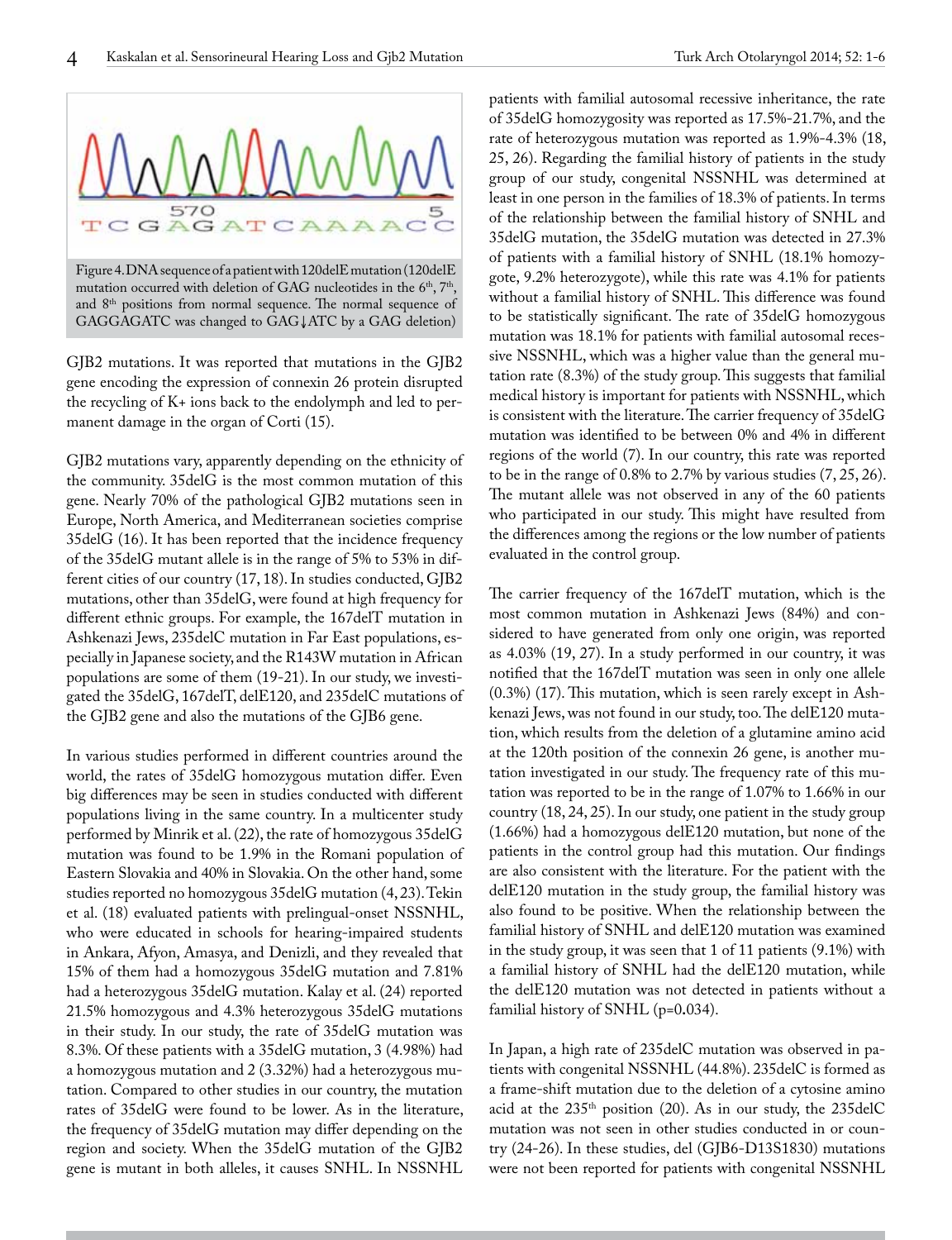(24, 25). Our study did not detect the GJB6 mutation, which is consistent with other studies in our country.

This is the first study that has investigated GJB2 gene mutations in our region. Our results were generally found to be below the average of Turkey. This may be due to the fact that the rates of mutation differ depending on the region. Limitations of the study are the low number of patients and the absence of previous data that can be used to compare the rates of mutations in the region. Therefore, this study should be supported with a series including a larger sampling.

# **Conclusion**

Increased social awareness on genetic diseases can also increase the participation rate of patients with hearing loss and their parents to tests conducted for detecting the genetic causes of the disease. Patient-based genetic counseling is highly important for determining the etiology of hearing loss and identifying heterozygote and homozygote individuals through genetic tests. With identification of these individuals, genetic counseling services about possible pregnancy risks, what to do in the pre- and post-pregnancy periods, the course of the disease, treatment methods, and their results can be provided for carriers of the GJB2 mutation.

**Ethics Committe Approval:** Ethics committee approval was received for this study from the ethics committee of Elazığ Clinical Investigation of General Directorate for Pharmaceuticals and Pharmacy in 2009.

**Informed Consent:** Written informed consent was obtained from parents of the patients who participated in this study.

Peer-review: Externally peer-reviewed.

**Author Contributions:** Concept - E.K., E.Ö.; Design - E.K., E.Ö.; Supervision - E.K., İ.K.; Funding - E.K., E.Ö.; Materials - E.K., E.Ö.; Data Collection and/or Processing - E.K., E.Ö.; Analysis and/or Interpretation - E.K., E.Ö.; Literature Review - E.K., E.Ö.; Writing - E.K., E.Ö.; Critical Review - E.K., İ.K.

**Conflict of Interest:** No conflict of interest was declared by the authors.

**Financial Disclosure:** This study was supported by the Department of Scientific Research Projects of Fırat University.

# **References**

- 1. Marazita ML, Ploughman LM, Rawlings B, Remington E, Arnos KS, Nance WE. Genetic epidemiological studies of early-onset deafness in the U.S. school-age population. Am J Med Genet 1993; 46: 486-91. **[\[CrossRef \]](http://dx.doi.org/10.1002/ajmg.1320460504)**
- 2. Kenneson A, Van Naarden Braun K, Boyle C. GJB2 (connexin 26) variants and nonsyndromic sensorineural hearing loss: A huge review. Genet Med 2002; 4: 258-74. **[\[CrossRef \]](http://dx.doi.org/10.1097/00125817-200207000-00004)**
- 3. Van Camp G, Willems PJ, Smith RJ. Nonsyndromic hearing impairment: unparalleled heterogeneity. Am J Hum Genet 1997; 60: 758-64.
- 4. Petersen MB, Willems PJ. Non-syndromic, autosomal-recessive deafness. Clin Genet 2006; 69: 371–92. **[[CrossRef](http://dx.doi.org/10.1111/j.1399-0004.2006.00613.x) ]**
- 5. Kelsell DP, Dunlop J, Stevens HP, Lench NJ, Liang JN, Parry G, et al. Connexin 26 mutations in hereditary non-syndromic sensorineural deafness. Nature 1997; 387: 80-3. **[\[CrossRef \]](http://dx.doi.org/10.1038/387080a0)**
- 6. Sundstrom RA, Van Laer L, Van Camp G, Smith RJ. Autosomal recessive nonsyndromic hearing loss. Am J Med Genet 1999; 89: 123-9. **[[CrossRef](http://dx.doi.org/10.1002/(SICI)1096-8628(19990924)89:3<123::AID-AJMG2>3.0.CO;2-P) ]**
- 7. Gasparani P, Rabionet R, Barbujani G, Melchionda S, Petersen P, Brondum-Nielson K, et al. High carrier frequency of the 35 delG deafness mutation in European populations. Eur J Hum Genet 2000; 8: 19-23. **[\[CrossRef \]](http://dx.doi.org/10.1038/sj.ejhg.5200406)**
- 8. Goodman A. Reference zero levels for pure tone audiometers. ASHA 1965; 7: 262-3.
- 9. Storm K, Willcocx S, Flothmann K, Van Camp G. Determination of the carrier frequency of the common GJB2 (Connexin 26), 35delG mutation in the Belgian population using an easy and reliable screening method. Hum Mutat 1999; 14: 263-6. **[\[CrossRef](http://dx.doi.org/10.1002/(SICI)1098-1004(1999)14:3<263::AID-HUMU10>3.0.CO;2-X) ]**
- 10. Simsek M, Al-Wardy N, Al-Khabory M. Seminested PCR test for simultaneous detection of two common mutations (35delG and 167delT) in the connexin–26 gene. Mol Diagn 2001; 6: 63-7. **[\[CrossRef\]](http://dx.doi.org/10.2165/00066982-200106010-00008)**
- 11. Tang HY, Xia A, Oghalai JS, Pereira FA, Alford RL. High frequency of the IVS2-2A>G DNA sequence variation in SLC26A5, encoding the cochlear motor protein prestin, precludesits involvement in hereditary hearing loss. BMC Med Genet 2005; 6: 30. **[[CrossRef](http://dx.doi.org/10.1186/1471-2156-6-30) ]**
- 12. Cordeiro-Silva MF, Barbosa A, Santiago M, Provetti M, Dettogni RS, Tovar TT, et al. Mutation analysis of GJB2 and GJB6 genes in Southeastern Brazilians with hereditary nonsyndromic deafness. Mol Biol Rep 2010; 8: 1309-13.
- 13. Gazzaz B, Weil D, Rais L, Akhyat O, Azeddoug H, Nadifi S. Autosomal recessive and sporadic deafness in Morocco: high frequency of the 35delG GJB2 mutation and absence of the 342-kb GJB6 variant. Hear Res 2005; 210: 80-4. **[[CrossRef](http://dx.doi.org/10.1016/j.heares.2005.08.001) ]**
- 14. Kalatzis V, Petit C. The fundamental and medical impacts of recent progress in research on hereditary hearing loss. Hum Mol Genet 1998; 7: 1589-97. **[\[CrossRef \]](http://dx.doi.org/10.1093/hmg/7.10.1589)**
- 15. Lefebvre PP, Van De Water TR. Connexins, hearing and deafness: clinical aspects of mutations in the connexin 26 gene. Brain Res Rev 2000; 32: 159-62. **[\[CrossRef \]](http://dx.doi.org/10.1016/S0165-0173(99)00075-2)**
- 16. Scott DA, Kraft ML, Carmi R, Ramesh A, Elbedour K, Yairi Y, et al. Identification of mutations in the connexin 26 gene that cause autosomal recessive nonsyndromic hearing loss. Hum Mutat 1998; 11: 387-94. **[[CrossRef]( http://dx.doi.org/10.1002/(SICI)1098-1004(1998)11:5<387::AID-HUMU6>3.3.CO;2-#) ]**
- 17. Tekin M, Duman T, Bogoclu G, Incesulu A, Comak E, Ilhan I, et al. Spectrum of GJB2 mutations in Turkey comprises both Caucasian and Oriental variants: roles of parental consanguinity and assortative mating. Hum Mutat 2003; 21: 552-3. **[[CrossRef](http://dx.doi.org/10.1002/humu.9137) ]**
- 18. Tekin M, Bogoclu G, Arican ST, Orman MN, Tastan H, Elsayed S, et al. Evidence for single origins of 35delG and delE120 mutations in the GJB2 gene in Anatolia. Clin Genet 2005; 67: 31-7. **[\[CrossRef](http://dx.doi.org/10.1111/j.1399-0004.2004.00334.x) ]**
- 19. Morell RJ, Kim HJ, Hood JL, Goforth L, Friderici K, Fisher R, et al. Mutation in the connexin 26 gene (GJB2) among Ashkenazi Jews with nonsyndromic recessive deafness. New Eng J Med 1998; 19: 1500-5. **[[CrossRef](http://dx.doi.org/10.1056/NEJM199811193392103) ]**
- 20. Kudo T, Ikeda K, Kure S, Matsubara Y, Oshima T, Watanabe Ki, et al. Novel mutations in the connexin 26 gene (GJB2) responsible for childhood deafness in the Japanese population. Am J Med Genet 2000; 90: 141-5. **[[CrossRef](http://dx.doi.org/10.1002/(SICI)1096-8628(20000117)90:2<141::AID-AJMG10>3.0.CO;2-G) ]**